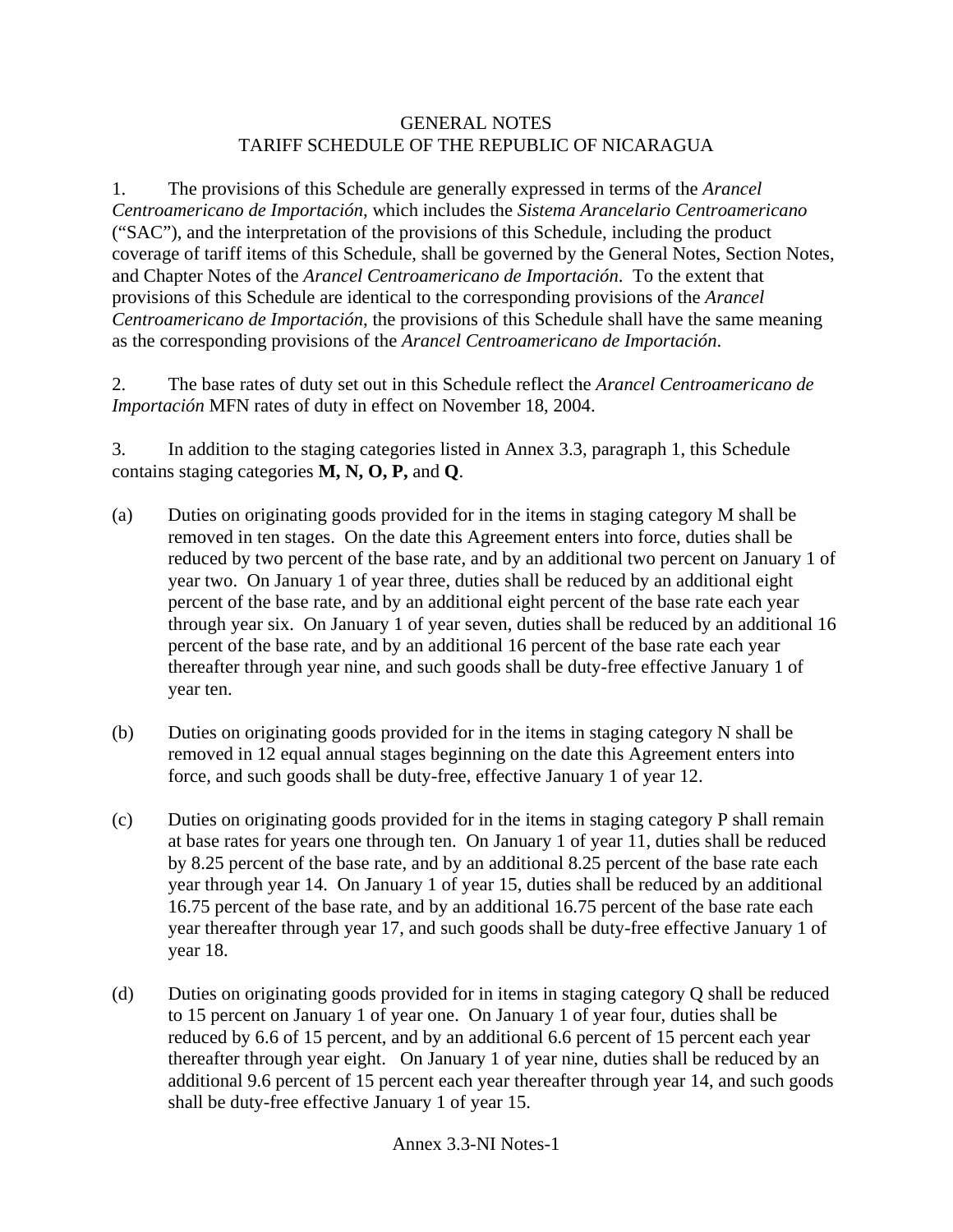4. During the transition period, only a qualifying good is eligible for the in-quota tariff rate for each such good specified in Appendix I; originating goods that are not qualifying goods shall be subject to the over-quota tariff rate for the good specified in Appendix I. For purposes of this note, "qualifying good" means a good that satisfies the requirements of Chapter Four (Rules of Origin and Origin Procedures), except that operations performed in or material obtained from a Central American Party or the Dominican Republic shall be considered as if the operations were performed in a non-Party and the material was obtained from a non-Party.

5. Originating goods imported into Nicaragua shall not be subject to any duties applied pursuant to Article 5 of the WTO Agreement on Agriculture.

6. With respect to goods provided for in heading 1701 and subheadings 0901.11, 0901.12, 0901.21, 0901.22, the tariff commitments set out in this Schedule shall apply only to a United States originating good. For purposes of this note, a "United States originating good" means a good that satisfies the requirements of Chapter Four (Rules of Origin and Origin Procedures), except that operations performed in or material obtained from a Central American Party or the Dominican Republic shall be considered as if the operations were performed in a non-Party and the material was obtained from a non-Party. In the event that Nicaragua provides preferential tariff treatment to a good covered by this note under the legal instruments of Central American integration or pursuant to an agreement with the Dominican Republic, this note shall no longer apply to such good.

- 7. (a) Except as Nicaragua and the Dominican Republic may otherwise agree, the tariff commitments set out in this Schedule shall not apply to an originating good classified under heading 2203, 2207, or 2208, or subheading 2401.20, 2402.20 (only goods containing *rubio*), or 2403.10 that is imported directly from the territory of the Dominican Republic.
	- (b) Nicaragua and the Dominican Republic shall conclude negotiations on the tariff treatment to be applied to originating goods classified under subheadings 0207.11, 0207.12, 0207.13, 0207.14, 0402.10, 0402.21, 0402.29, 0703.10, 0703.20, 0713.31, 0713.32, 0713.33, 1006.10, 1006.20, 1006.30, 1006.40, and 1101.00, and headings 2710, except mineral solvents, 2712, 2713, except subheading 2713.20, and 2715 that are imported directly into the territory of Nicaragua from the territory of the Dominican Republic no later than the date that is one year after the date on which this Agreement enters into force with respect to Nicaragua and the Dominican Republic, and any agreed tariff treatment shall form part of this Schedule. During this one-year period, duties on such goods shall remain at base rates. At the expiration of the one-year period, if Nicaragua and the Dominican Republic have not reached an agreement regarding the tariff treatment of any such good, duties on the good shall remain at base rates for years one through ten. On January 1 of year 11, duties on the good shall be reduced by eight percent of the base rate, and by an additional eight percent of the base rate each year thereafter through year 15. On January 1 of year 16, duties on the good shall be reduced by an additional 12 percent of the base rate, and by an additional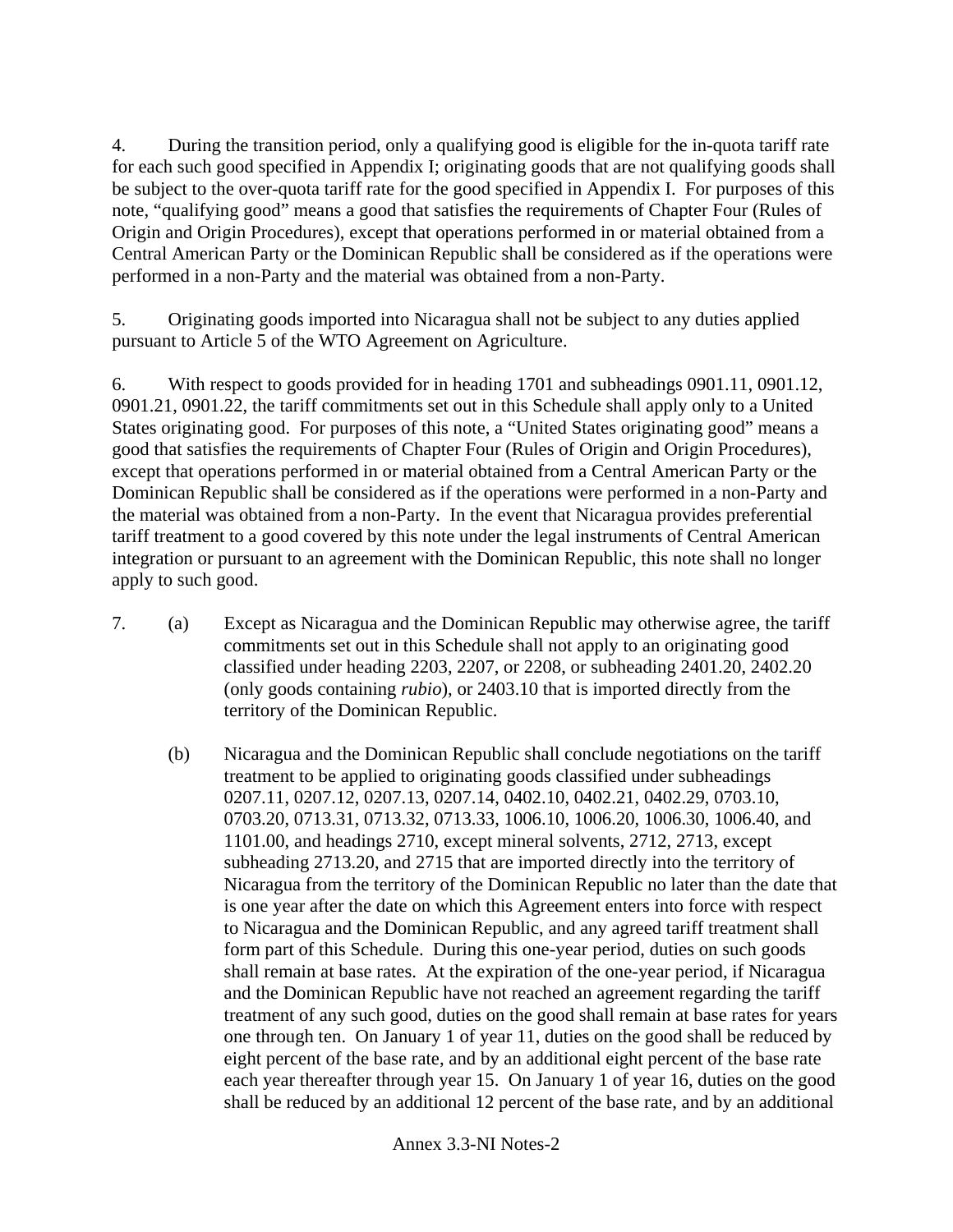12 percent of the base rate through year 19, and the good shall be duty-free effective January 1 of year 20.

8. Nicaragua shall apply the following tariff treatment to originating goods classified under tariff item 1507.90.00, 1508.90.00, 1509.90.00, 1510.00.00, 1511.90.90 (except palm stearin), 1512.19.00, 1512.29.00, 1513.19.00, 1513.29.00, 1514.19.00, 1514.99.00, 1515.19.00, 1515.29.00, 1515.30.00, 1515.40.00, 1515.50.00, 1515.90.10, 1515.90.20, 1515.90.90, 1516.10.00, 1516.20.10, 1516.20.90, 1517.10.00, 1517.90.10, 1517.90.20, 1517.90.90, or 1518.00.00 that are imported directly from the territory of the Dominican Republic: Duties on these goods shall remain at base rates for years one through five. Beginning on January 1 of year six, duties shall be reduced by eight percent of the base rate annually through year ten. Beginning on January 1 of year 11, duties shall be reduced by an additional 12 percent of the base rate annually through year 14, and such goods shall be duty-free effective January 1 of year 15.

9. Appendix II provides tariff-rate quotas with respect to the goods set out in that Appendix.

10. For purposes of these General Notes, a good shall not be considered to be imported directly from the territory of the Dominican Republic if the good:

- (a) undergoes subsequent production or any other operation outside the territory of the Dominican Republic, other than unloading, reloading, or any other operation necessary to preserve the good in good condition or to transport the good to the territory of Nicaragua; or
- (b) does not remain under the control of customs authorities in the territory of the United States or a non-Party.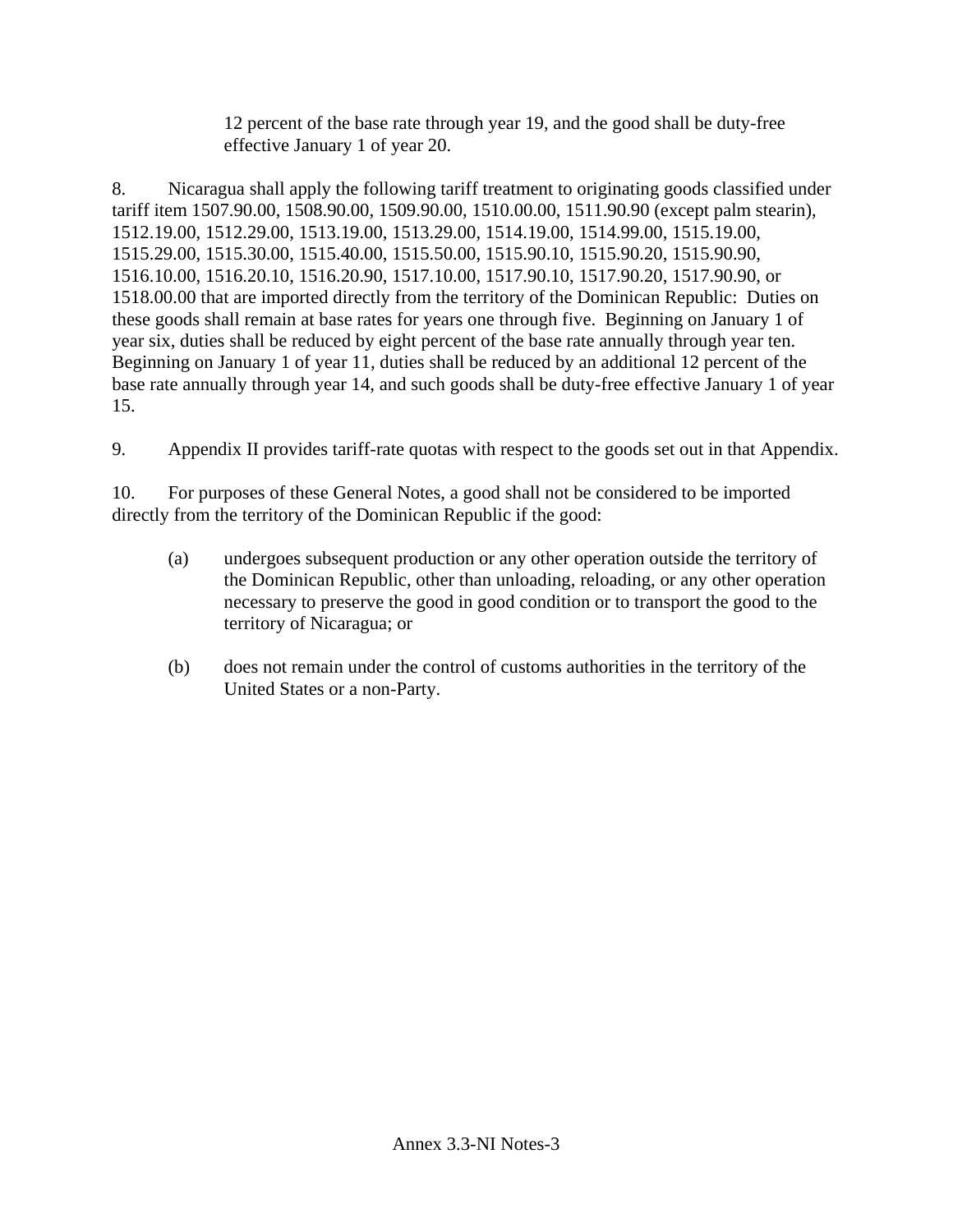# **Appendix I**

# **Tariff-Rate Quotas**

## **Notes**

1. This Appendix contains modifications of the provisions of the *Arancel Centroamericano de Importación* ("ACI") as applied by Nicaragua. Subject to note 4 of the General Notes of Nicaragua, originating goods included in this Appendix are subject to the rates of duty set out in this Appendix in lieu of the rates of duty set out in Chapters 1 through 97 of the ACI. Notwithstanding any tariff-rate quota provisions provided for elsewhere in the ACI, originating goods shall be permitted entry into Nicaragua as provided in this Appendix. Furthermore, any quantity of goods imported from the United States under a tariff-rate quota provided in this Appendix shall not be counted toward the in-quota amount of any tariff-rate quota provided for such goods elsewhere in the ACI.

2. Except as otherwise provided in this Appendix, Nicaragua shall allocate the in-quota quantities of each qualifying good to persons based on the proportion of the total quantity of imports of the good that each person imported during a previous representative period, while also allocating a reasonable proportion of the in-quota quantities to new entrants, if any. Nicaragua shall establish, on entry into force of this Agreement, a mechanism for reallocating unused in-quota quantities to interested persons.

*Pork* 

| Year           | Quantity      |
|----------------|---------------|
|                | (Metric tons) |
| 1              | 1,100         |
| $\overline{2}$ | 1,200         |
| 3              | 1,300         |
| $\overline{4}$ | 1,400         |
| 5              | 1,500         |
| 6              | 1,600         |
| 7              | 1,700         |
| 8              | 1,800         |
| 9              | 1,900         |
| 10             | 2,000         |
| 11             | 2,100         |
| 12             | 2,200         |
| 13             | 2,300         |

Annex 3.3-NI Notes-4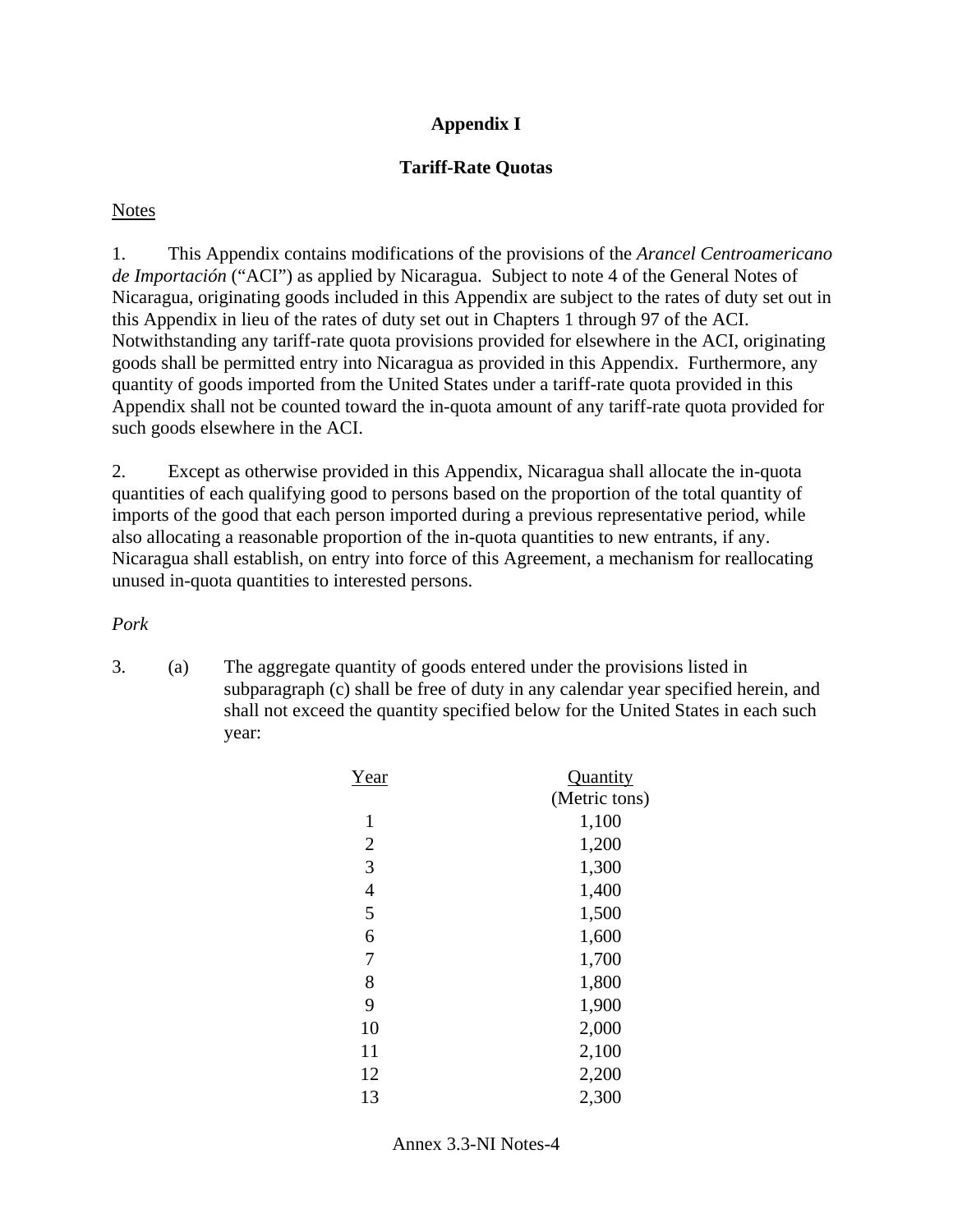| 14 | 2,400     |
|----|-----------|
| 15 | unlimited |

For a period not greater than three years from the date of entry into force of the Agreement, Nicaragua shall allocate the in-quota quantities on an objective basis consistent with Article 3.13. Thereafter, Nicaragua shall allocate the in-quota quantities to persons based on the proportion of the total quantity of the good that each person imported during a previous representative period, while also allocating a reasonable proportion of the in-quota quantities to new entrants, if any. Nicaragua shall establish a mechanism for reallocating unused in-quota quantities to interested persons.

- (b) Duties on goods entered in aggregate quantities in excess of the quantities listed in subparagraph (a) shall be removed in accordance with the provisions of staging category D in Annex 3.3, paragraph 1(d).
- (c) Subparagraphs (a) and (b) apply to the following SAC provisions: 02031100, 02031200, 0203190010, 0203190090, 02032100, 02032200,0203290010, and 0203290090.

## *Chicken Leg Quarters*

| Year           | Quantity         |
|----------------|------------------|
|                | (Metric tons)    |
| 1              | 0                |
| $\overline{2}$ | 0                |
| 3              | 317              |
| $\overline{4}$ | 635              |
| 5              | 952              |
| 6              | 1,269            |
| 7              | 1,587            |
| 8              | 1,904            |
| 9              | 2,222            |
| 10             | 2,539            |
| 11             | 2,856            |
| 12             | 3,174            |
| 13             | To Be Determined |
| 14             | To Be Determined |
| 15             | To Be Determined |
|                |                  |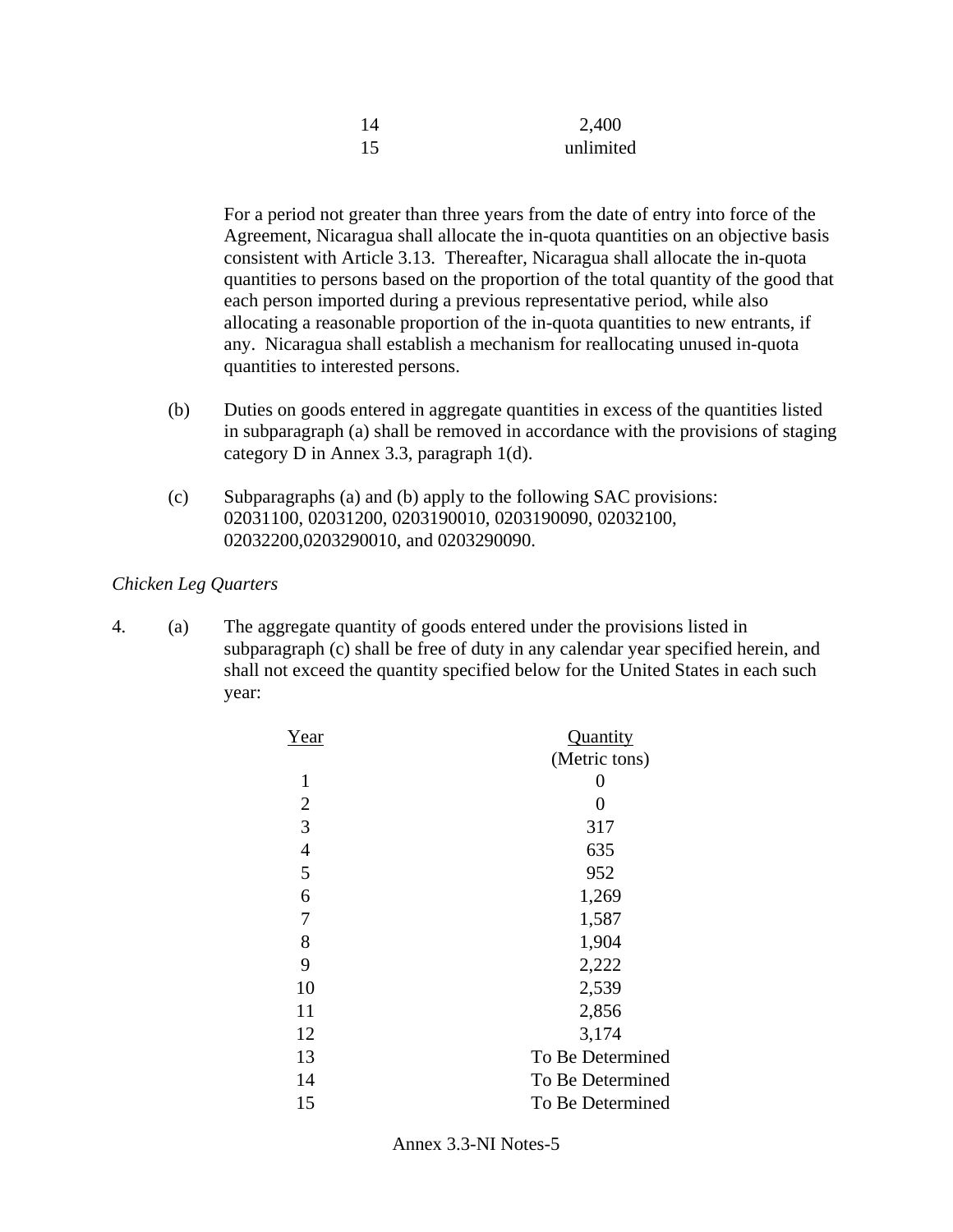| -16 | To Be Determined |
|-----|------------------|
| -17 | To Be Determined |
| -18 | unlimited        |

- (b) Duties on goods entered in aggregate quantities in excess of the quantities listed in subparagraph (a) shall be removed in accordance with the provisions of staging category P in paragraph 3(c) of the General Notes of Nicaragua to Annex 3.3.
- (c) Subparagraphs (a) and (b) apply to the following SAC provisions: 0207139920, 0207149920, and 16023200A.
- (d) The aggregate quantity of goods entered under subparagraph (a) in years 13 to 17 shall be determined through consultations between the United States and Nicaragua. In the event that the United States and Nicaragua fail to reach an agreement, the aggregate quantity of goods entered under subparagraph (a) in any such year shall be equal to five percent of the national chicken production of Nicaragua.
- (e) If an Export Trade Certificate ("ETC") is approved pursuant to the Export Trading Company Act of 1982, 15 U.S.C. Sec. 4011-4021 (2000), and if Nicaragua and the United States agree that the in-quota quantities should be allocated pursuant to that ETC, Nicaragua shall adopt or maintain appropriate procedures to allocate the in-quota quantities under subparagraph (a) pursuant to the terms of the ETC. There shall be no separate import licensing requirement for quantities allocated pursuant to the ETC.
- (f) If Nicaragua and the United States do not agree that the in-quota quantities should be allocated pursuant to the ETC, or the ETC is not approved, the in-quota quantities shall be allocated pursuant to an open and public auction system, the terms of which are to be established by mutual agreement of Nicaragua and the United States.

# *Milk Powder*

| Year                  | Quantity      |
|-----------------------|---------------|
|                       | (Metric tons) |
|                       | 650           |
| $\mathcal{D}_{\cdot}$ | 683           |
| 3                     | 717           |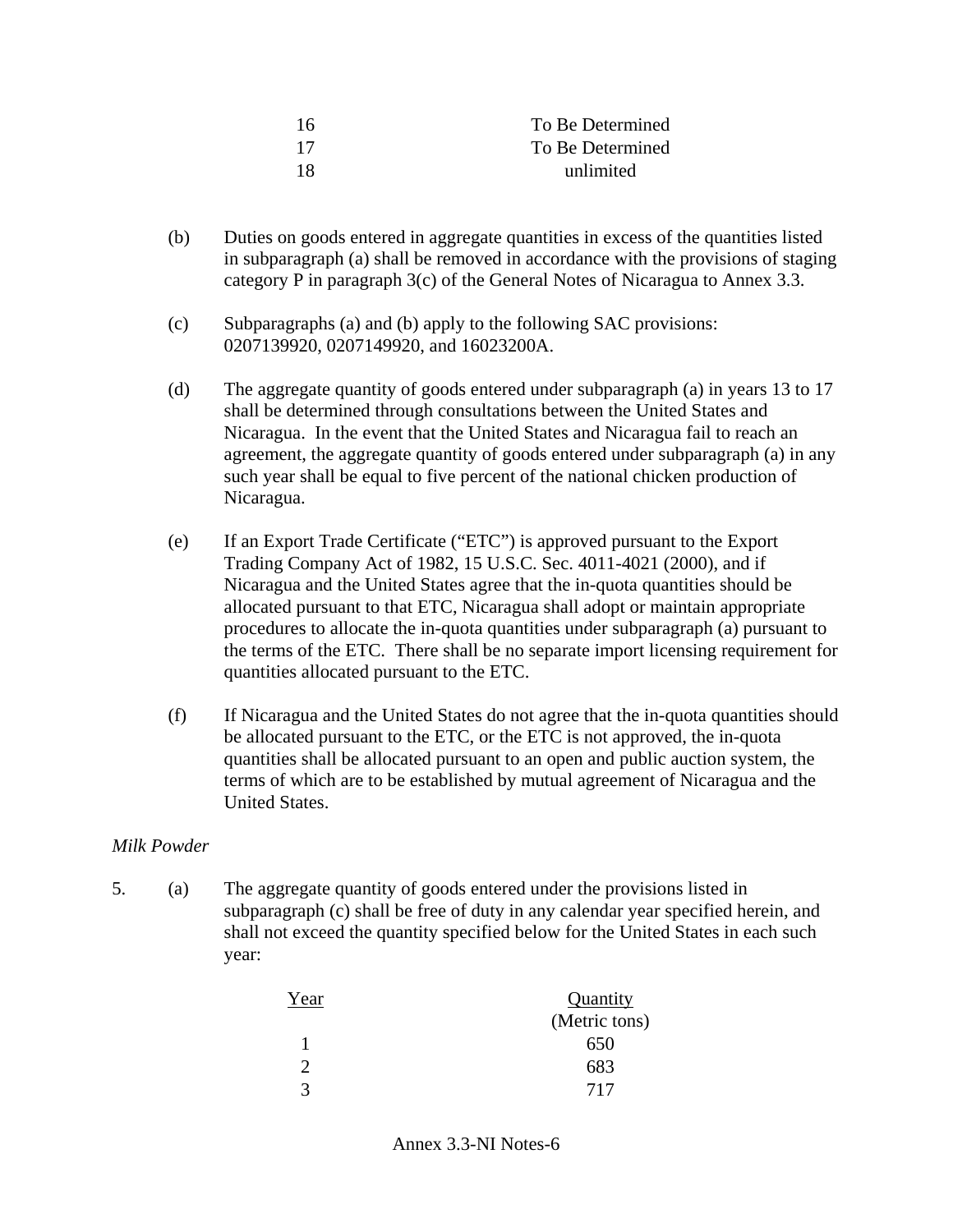| 4  | 752       |
|----|-----------|
| 5  | 790       |
| 6  | 829       |
| 7  | 871       |
| 8  | 915       |
| 9  | 960       |
| 10 | 1,008     |
| 11 | 1,059     |
| 12 | 1,112     |
| 13 | 1,167     |
| 14 | 1,226     |
| 15 | 1,287     |
| 16 | 1,351     |
| 17 | 1,419     |
| 18 | 1,490     |
| 19 | 1,564     |
| 20 | unlimited |
|    |           |

- (b) Duties on goods entered in aggregate quantities in excess of the quantities listed in subparagraph (a) shall be removed in accordance with the provision of staging category F in Annex 3.3, paragraph 1(f).
- (c) Subparagraphs (a) and (b) apply to the following SAC provisions: 04021000, 04022111, 04022112, 04022121, 04022122, and 04022900.

#### *Butter*

| Year           | Quantity      |
|----------------|---------------|
|                | (Metric tons) |
| 1              | 150           |
| $\overline{2}$ | 158           |
| 3              | 165           |
| $\overline{4}$ | 174           |
| 5              | 182           |
| 6              | 191           |
| 7              | 201           |
| 8              | 211           |
| 9              | 222           |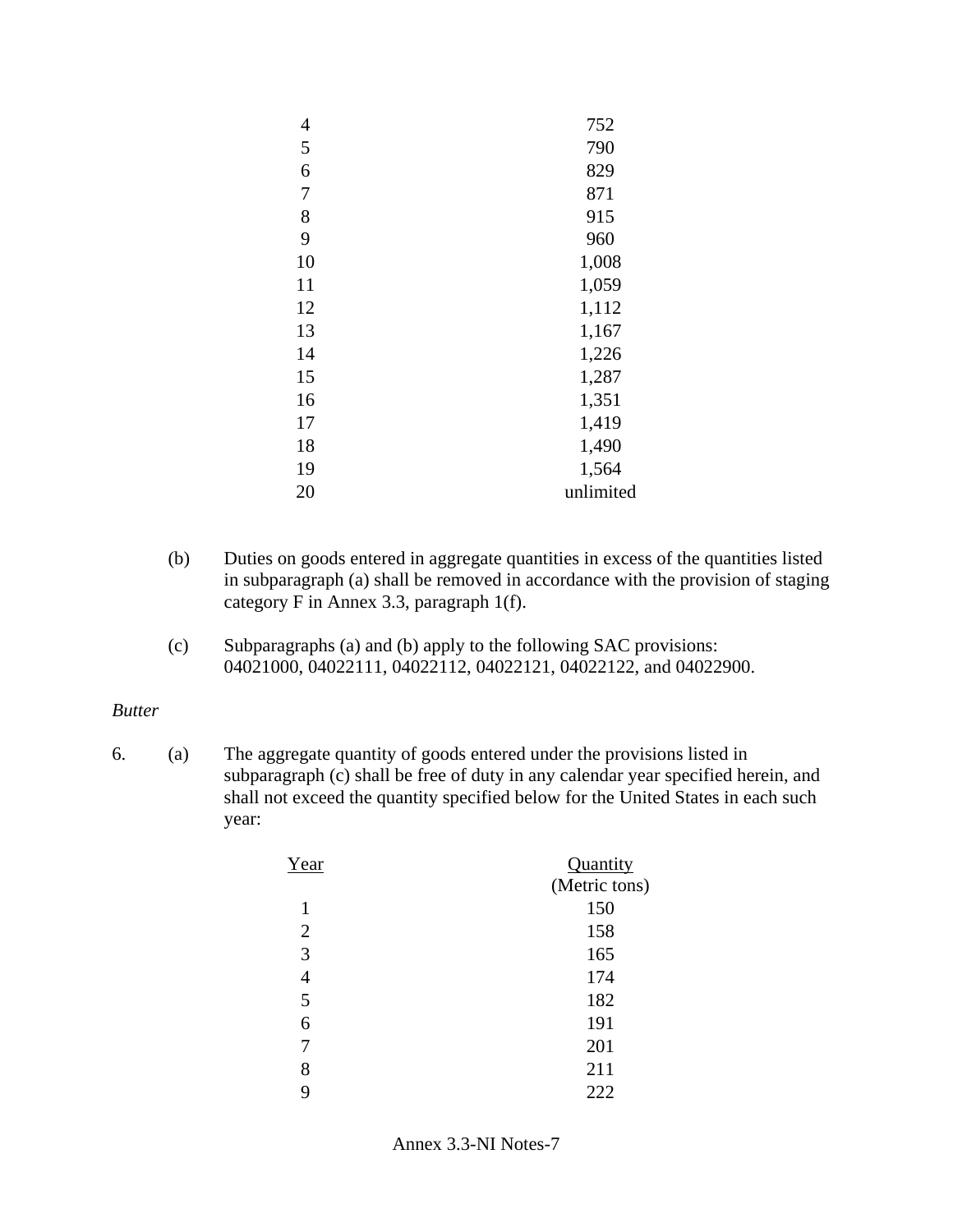| 10 | 233       |
|----|-----------|
| 11 | 244       |
| 12 | 256       |
| 13 | 269       |
| 14 | 283       |
| 15 | 297       |
| 16 | 312       |
| 17 | 327       |
| 18 | 344       |
| 19 | 361       |
| 20 | unlimited |

- (b) Duties on goods entered in aggregate quantities in excess of the quantities listed in subparagraph (a) shall be removed in accordance with the provisions of staging category F in Annex 3.3, paragraph 1(f).
- (c) Subparagraphs (a) and (b) apply to the following SAC provisions: 04051000 and 04052000.

#### *Cheese*

| Year           | Quantity      |
|----------------|---------------|
|                | (Metric tons) |
| $\mathbf{1}$   | 575           |
| $\overline{2}$ | 604           |
| 3              | 634           |
| $\overline{4}$ | 666           |
| 5              | 699           |
| 6              | 734           |
| 7              | 770           |
| 8              | 809           |
| 9              | 849           |
| 10             | 892           |
| 11             | 937           |
| 12             | 983           |
| 13             | 1,033         |
| 14             | 1,084         |
| 15             | 1,138         |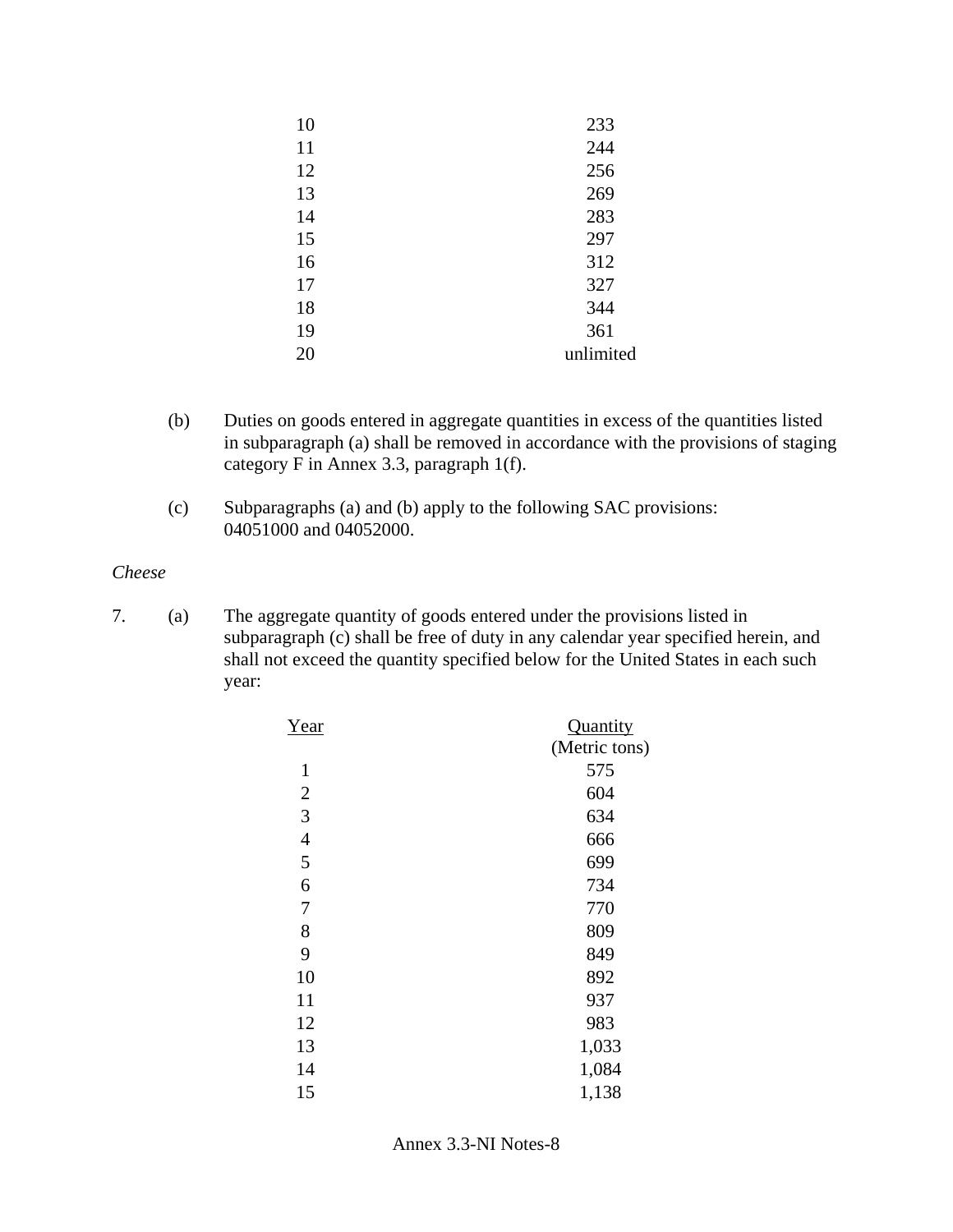| 16 | 1,195     |
|----|-----------|
| 17 | 1,255     |
| 18 | 1,318     |
| 19 | 1,384     |
| 20 | unlimited |

- (b) Duties on goods entered in aggregate quantities in excess of the quantities listed in subparagraph (a) shall be removed in accordance with the provisions of staging category F in Annex 3.3, paragraph 1(f).
- (c) Subparagraphs (a) and (b) apply to the following SAC provisions: 04061000, 04062090, 04063000, 04064000, 04069010, 04069020, and 04069090.

### *Ice Cream*

| Year           | Quantity  |
|----------------|-----------|
|                | (Liters)  |
| $\mathbf{1}$   | 72,815    |
| $\overline{2}$ | 76,456    |
| 3              | 80,279    |
| 4              | 84,293    |
| 5              | 88,507    |
| 6              | 92,933    |
| 7              | 97,579    |
| 8              | 102,458   |
| 9              | 107,581   |
| 10             | 112,960   |
| 11             | 118,608   |
| 12             | 124,539   |
| 13             | 130,766   |
| 14             | 137,704   |
| 15             | 144,169   |
| 16             | 151,378   |
| 17             | 158,947   |
| 18             | 166,894   |
| 19             | 175,239   |
| 20             | unlimited |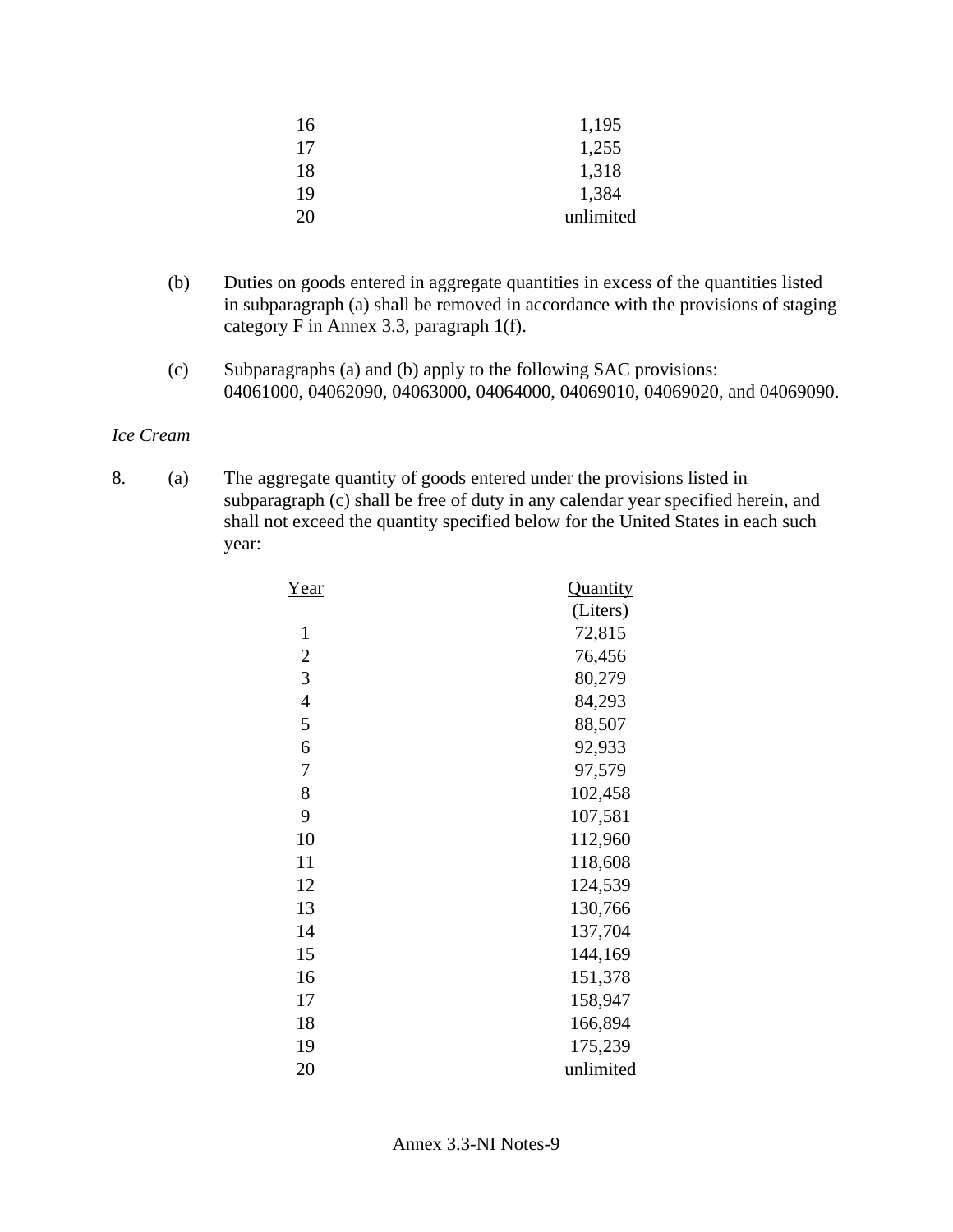- (b) Duties on goods entered in aggregate quantities in excess of the quantities listed in subparagraph (a) shall be removed in accordance with the provisions of staging category F in Annex 3.3, paragraph 1(f).
- (c) Subparagraphs (a) and (b) apply to the following SAC provision: 21050000.

# *Other Dairy Products*

| Year           | <b>Quantity</b> |
|----------------|-----------------|
|                | (Metric tons)   |
| $\mathbf{1}$   | 50              |
| $\overline{c}$ | 52              |
| 3              | 55              |
| $\overline{4}$ | 58              |
| 5              | 61              |
| 6              | 64              |
| $\overline{7}$ | 67              |
| 8              | 70              |
| 9              | 74              |
| 10             | 77              |
| 11             | 81              |
| 12             | 85              |
| 13             | 90              |
| 14             | 94              |
| 15             | 99              |
| 16             | 104             |
| 17             | 109             |
| 18             | 115             |
| 19             | 120             |
| 20             | unlimited       |

- (b) Duties on goods entered in aggregate quantities in excess of the quantities listed in subparagraph (a) shall be removed in accordance with the provisions of staging category F in Annex 3.3, paragraph 1(f).
- (c) Subparagraphs (a) and (b) apply to the following SAC provisions: 19019090, 22029090 (milk-based drinks only).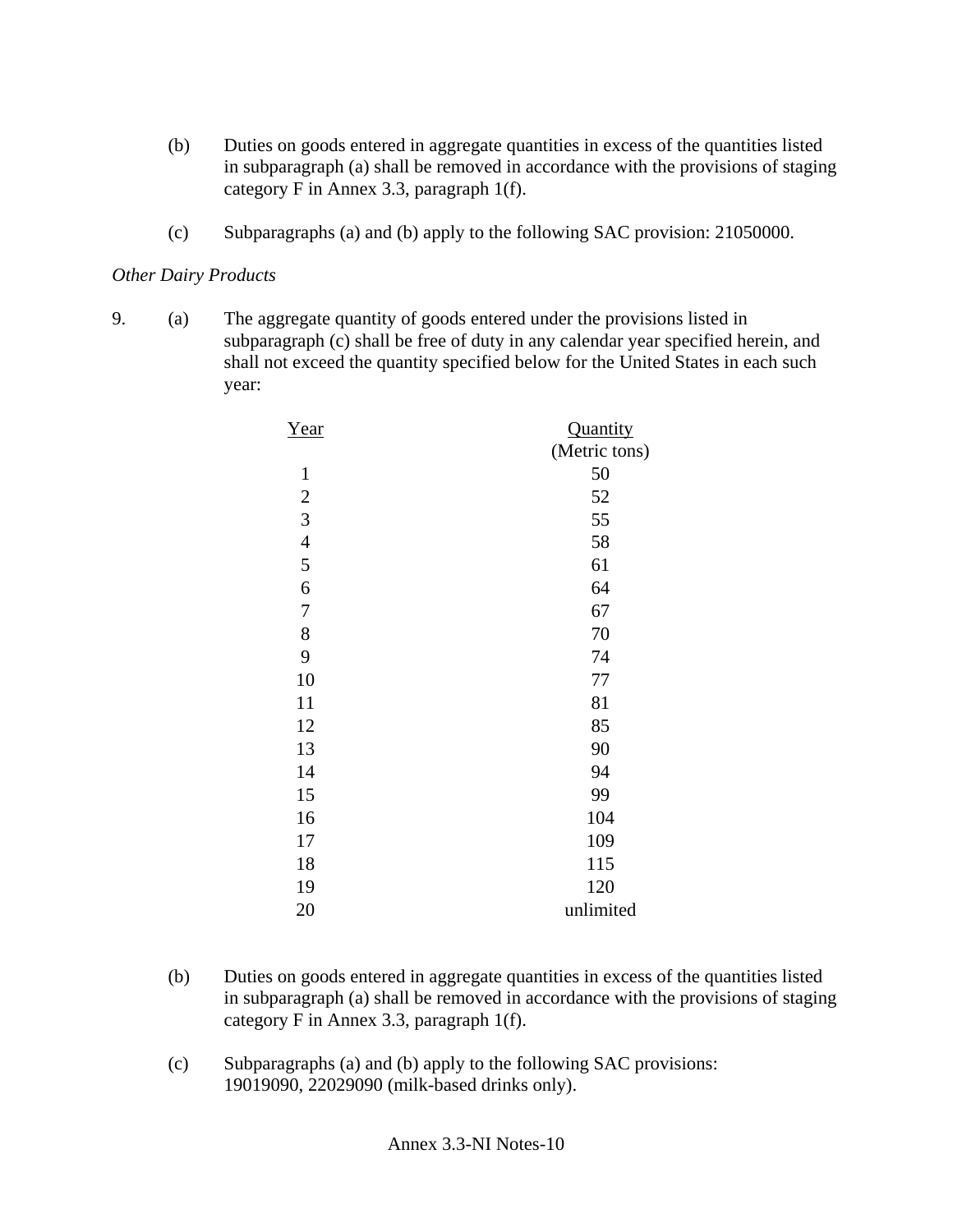#### *Yellow Corn*

10. (a) The aggregate quantity of goods entered under the provisions listed in subparagraph (c) shall be free of duty in any calendar year specified herein, and shall not exceed the quantity specified below for the United States in each such year:

| Year           | Quantity      |
|----------------|---------------|
|                | (Metric tons) |
| $\mathbf{1}$   | 68,250        |
| $\overline{2}$ | 71,500        |
| 3              | 74,750        |
| $\overline{4}$ | 78,000        |
| 5              | 81,250        |
| 6              | 84,500        |
| 7              | 87,750        |
| 8              | 91,000        |
| 9              | 94,250        |
| 10             | 97,500        |
| 11             | 100,750       |
| 12             | 104,000       |
| 13             | 107,250       |
| 14             | 110,500       |
| 15             | unlimited     |

- (b) Duties on goods entered in aggregate quantities in excess of the quantities listed in subparagraph (a) shall be removed in accordance with the provisions of staging category E in Annex 3.3, paragraph 1(e).
- (c) Subparagraphs (a) and (b) apply to the following SAC provision: 10059020.

#### *White Corn*

11. (a) The aggregate quantity of goods entered under the provisions listed in subparagraph (c) shall be free of duty in any calendar year specified herein, and shall not exceed the quantity specified below for the United States in each such year:

| Year           | Quantity      |
|----------------|---------------|
|                | (Metric tons) |
| 1              | 5,100         |
| $\mathfrak{D}$ | 5,200         |
| 3              | 5,300         |
|                | 5,400         |

Annex 3.3-NI Notes-11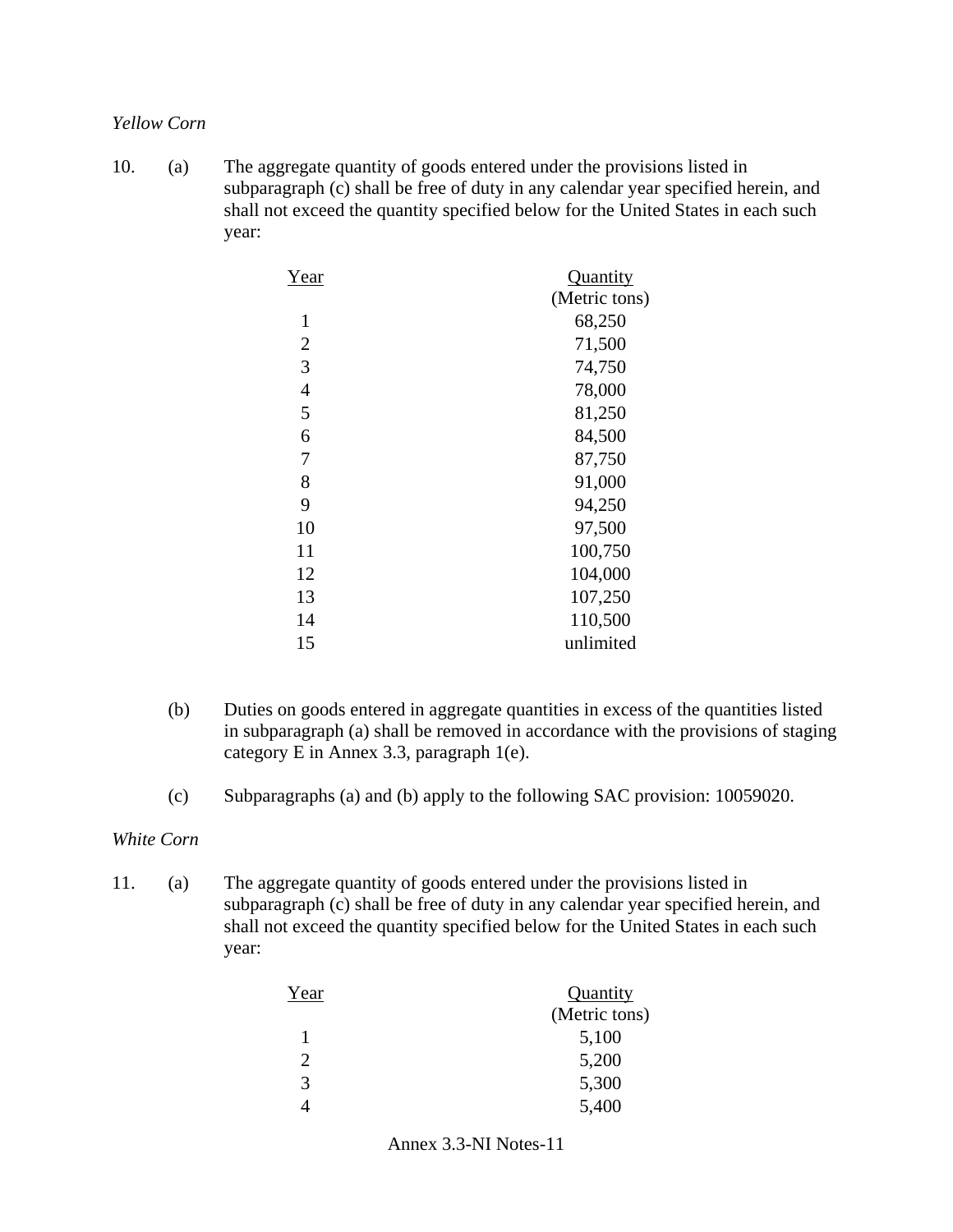| 5  | 5,500 |
|----|-------|
| 6  | 5,600 |
| 7  | 5,700 |
| 8  | 5,800 |
| 9  | 5,900 |
| 10 | 6,000 |
| 11 | 6,100 |
| 12 | 6,200 |
| 13 | 6,300 |
| 14 | 6,400 |
| 15 | 6,500 |
| 16 | 6,600 |
| 17 | 6,700 |
| 18 | 6,800 |
| 19 | 6,900 |
| 20 | 7,000 |

- (b) Duties on goods entered in aggregate quantities in excess of the quantities listed in subparagraph (a) shall be applied in accordance with the provisions of staging category H in Annex 3.3, paragraph 1(h).
- (c) Subparagraphs (a) and (b) apply to the following SAC provision: 10059030.

### *Rough Rice*

- 12. (a) Nicaragua may maintain and administer performance requirements existing on the date of entry into force of this Agreement for rough rice provided that:
	- (i) the performance requirements are maintained at a level not to exceed the total in-quota quantity specified for the good;
	- (ii) the performance requirements are administered so as not to impair the orderly fill of the in-quota quantity; and
	- (iii) the performance requirements are eliminated when the over-quota duty reaches zero.
	- (b) The aggregate quantity of goods entered under the provisions listed in subparagraph (d) shall be free of duty in any calendar year specified herein, and shall not exceed the quantity specified below for the United States in each such year:

Year Quantity (Metric tons)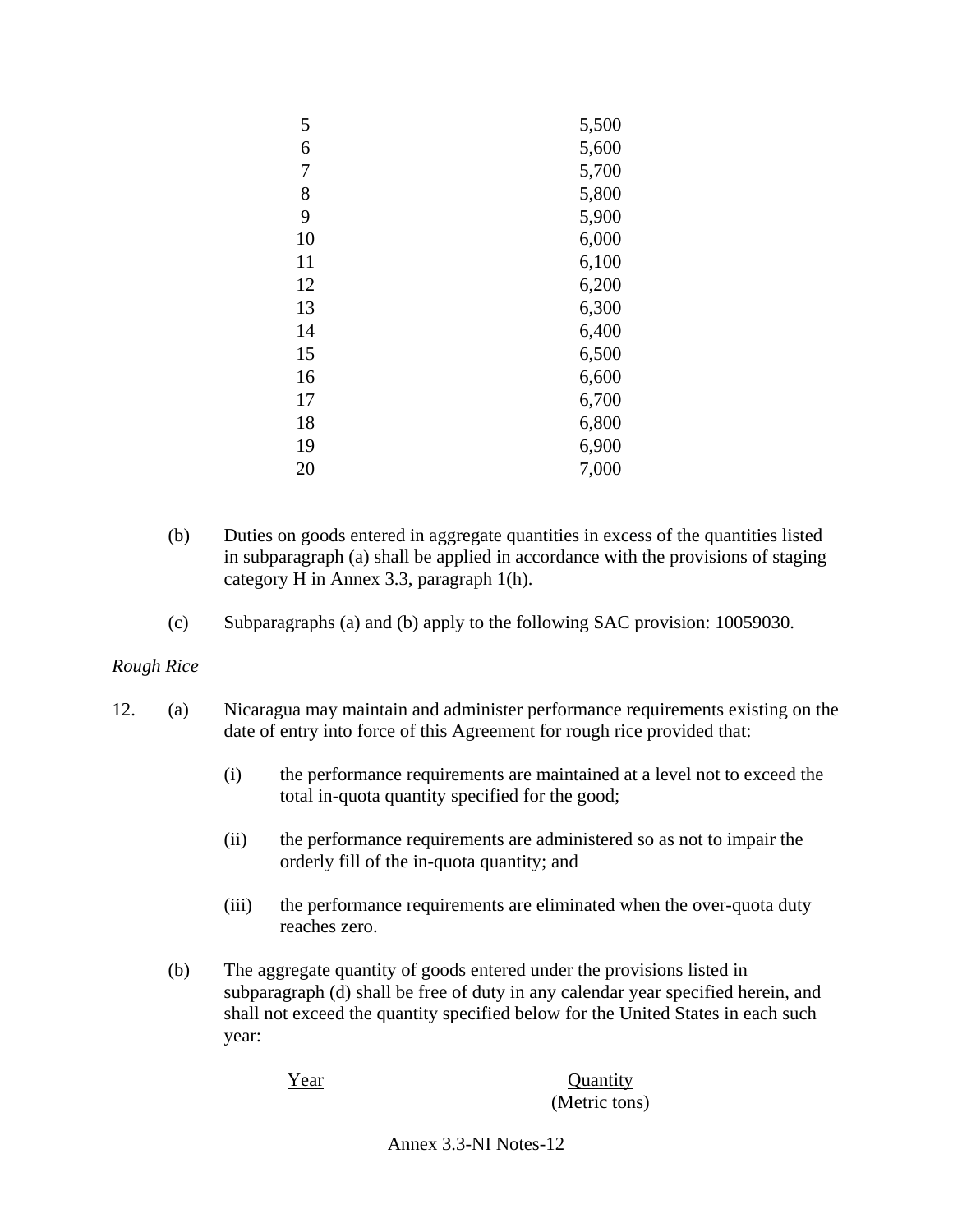| 1              | 92,700    |
|----------------|-----------|
| $\overline{2}$ | 95,400    |
| 3              | 98,100    |
| $\overline{4}$ | 100,800   |
| 5              | 103,500   |
| 6              | 106,200   |
| 7              | 108,900   |
| 8              | 111,600   |
| 9              | 114,300   |
| 10             | 117,000   |
| 11             | 119,700   |
| 12             | 122,400   |
| 13             | 125,100   |
| 14             | 127,800   |
| 15             | 130,500   |
| 16             | 133,200   |
| 17             | 135,900   |
| 18             | unlimited |
|                |           |

Nicaragua shall allocate the in-quota quantities that are subject to performance requirements to persons that satisfy those requirements.

- (c) Duties on goods entered in aggregate quantities in excess of the quantities listed in subparagraph (b) shall be removed in accordance with the provisions of staging category P in paragraph 3(c) of the General Notes of Nicaragua to Annex 3.3.
- (d) Subparagraphs (a), (b) and (c) apply to the following SAC provision: 10061090.

### *Milled Rice*

| Year           | Quantity      |
|----------------|---------------|
|                | (Metric tons) |
| 1              | 13,650        |
| $\overline{2}$ | 14,300        |
| 3              | 14,950        |
| 4              | 15,600        |
| 5              | 16,250        |
| 6              | 16,900        |
| 7              | 17,550        |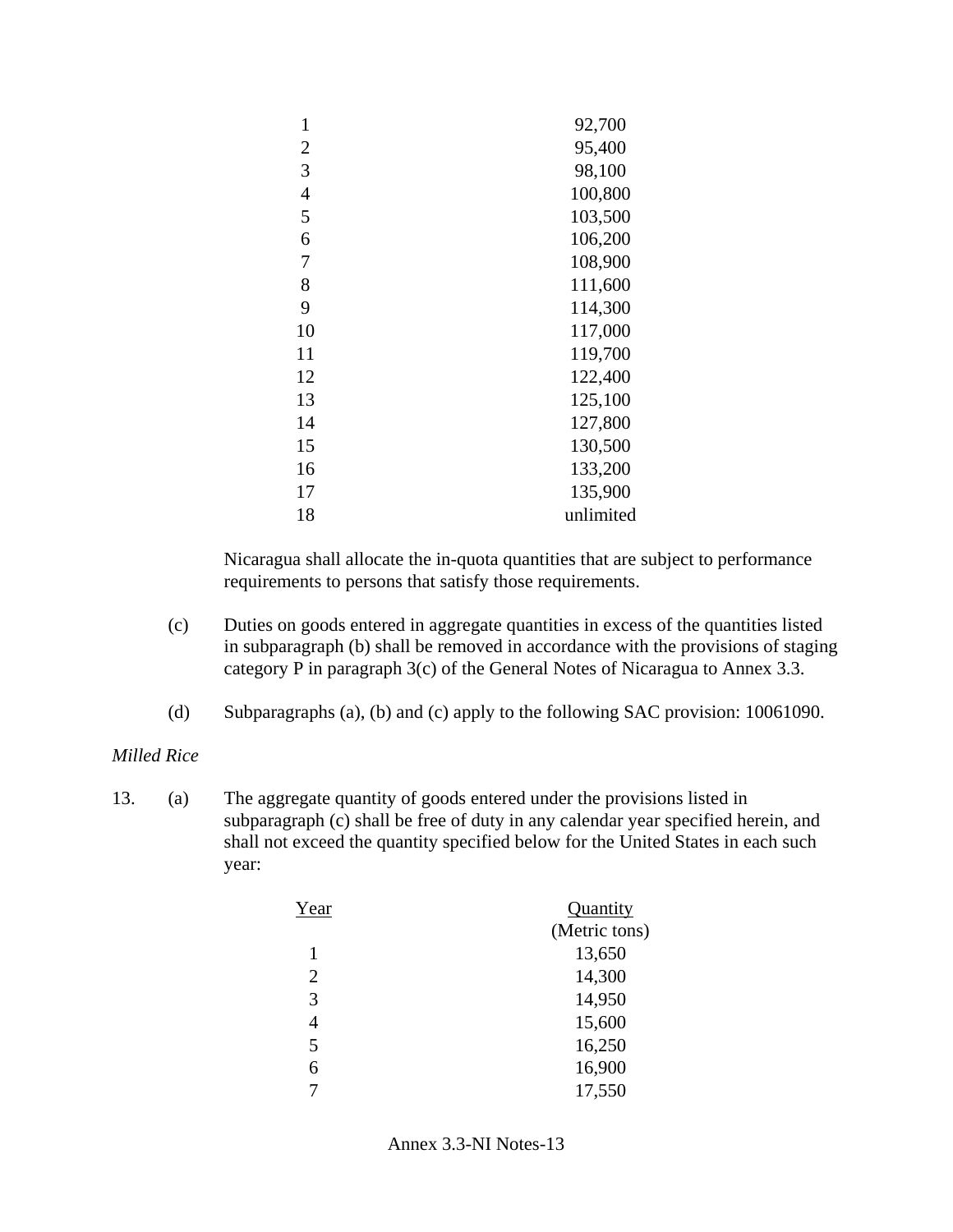| 8  | 18,200    |
|----|-----------|
| 9  | 18,850    |
| 10 | 19,500    |
| 11 | 20,150    |
| 12 | 20,800    |
| 13 | 21,450    |
| 14 | 22,100    |
| 15 | 22,750    |
| 16 | 23,400    |
| 17 | 24,050    |
| 18 | unlimited |

For a period not greater than three years from the date of entry into force of the Agreement, Nicaragua shall allocate the in-quota quantities on an objective basis consistent with Article 3.13. Thereafter, Nicaragua shall allocate the in-quota quantities to persons based on the proportion of the total quantity of the good that each person imported during a previous representative period, while also allocating a reasonable proportion of the in-quota quantities to new entrants, if any. Nicaragua shall establish a mechanism for reallocating unused in-quota quantities to interested persons.

- (b) Duties on goods entered in aggregate quantities in excess of the quantities listed in subparagraph (a) shall be removed in accordance with the provisions of staging category P in paragraph 3(c) of the General Notes of Nicaragua to Annex 3.3.
- (c) Subparagraphs (a) and (b) apply to the following SAC provisions: 10062000, 10063010, 10063090, and 10064000.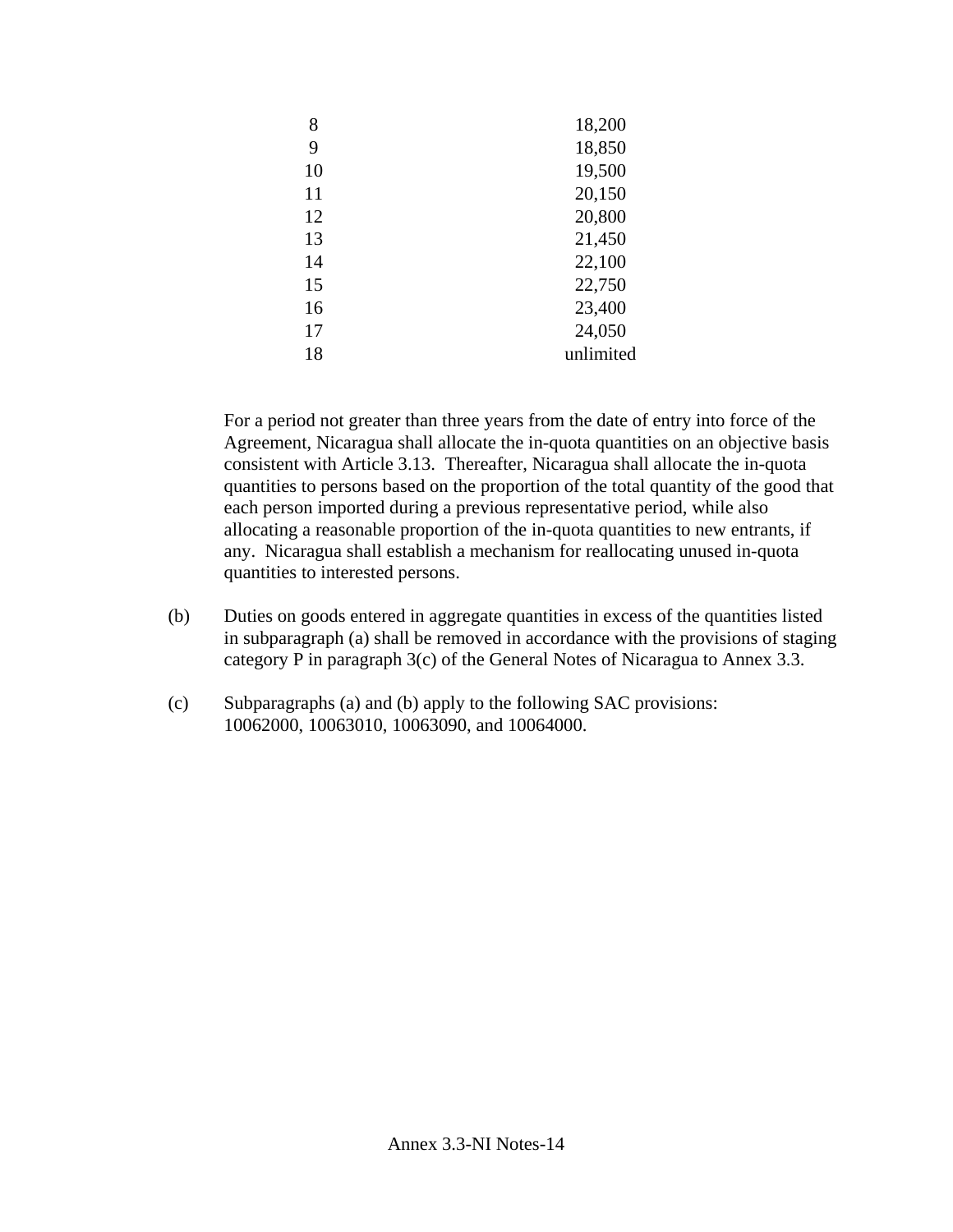# **Appendix II**

# **Tariff-Rate Quotas**

## **Notes**

1. This Appendix contains modifications of the provisions of the *Arancel Centroamericano de Importación* ("ACI") as applied by Nicaragua. Pursuant to note 9 of the General Notes of Nicaragua, originating goods imported directly from the territory of the Dominican Republic and included in this Appendix are subject to the rates of duty set out in this Appendix in lieu of the rates of duty set out in Chapters 1 through 97 of the ACI. Notwithstanding any tariff-rate quota provisions provided for elsewhere in the ACI, originating goods imported directly from the territory of the Dominican Republic shall be permitted entry into Nicaragua as provided in this Appendix. Furthermore, any quantity of goods imported from the Dominican Republic under a tariff-rate quota provided in this Appendix shall not be counted toward the in-quota amount of any tariff-rate quota provided for such goods elsewhere in the ACI.

2. For a period not greater than three years from the date of entry into force of the Agreement, Nicaragua's *Ministerio de Fomento, Industria y Comercio* shall allocate the in-quota quantities of each originating good subject to this Appendix on an objective basis consistent with Article 3.13. Thereafter, the *Ministerio de Fomento, Industria y Comercio* shall allocate the inquota quantities of each such good to persons based on the proportion of the total quantity of the good that each person imported during a previous representative period, while also allocating a reasonable proportion of the in-quota quantities to new entrants, if any. The *Ministerio de Fomento, Industria y Comercio* shall establish a mechanism for reallocating unused in-quota quantities to interested persons.

# *Chicken Breasts*

- 3. (a) In any calendar year, an aggregate quantity of 443 metric tons of goods classified under the provisions listed in subparagraph (c) may be entered subject to the following duty treatment: 10 percent *ad valorem.*
	- (b) Duties on goods entered in aggregate quantities in excess of the quantity set out in subparagraph (a), shall be applied in accordance with note 7(b) of Nicaragua's General Notes.
	- (c) Subparagraphs (a) and (b) apply to chicken breasts entered under the following SAC provisions: 0207.13.91 and 0207.14.91.